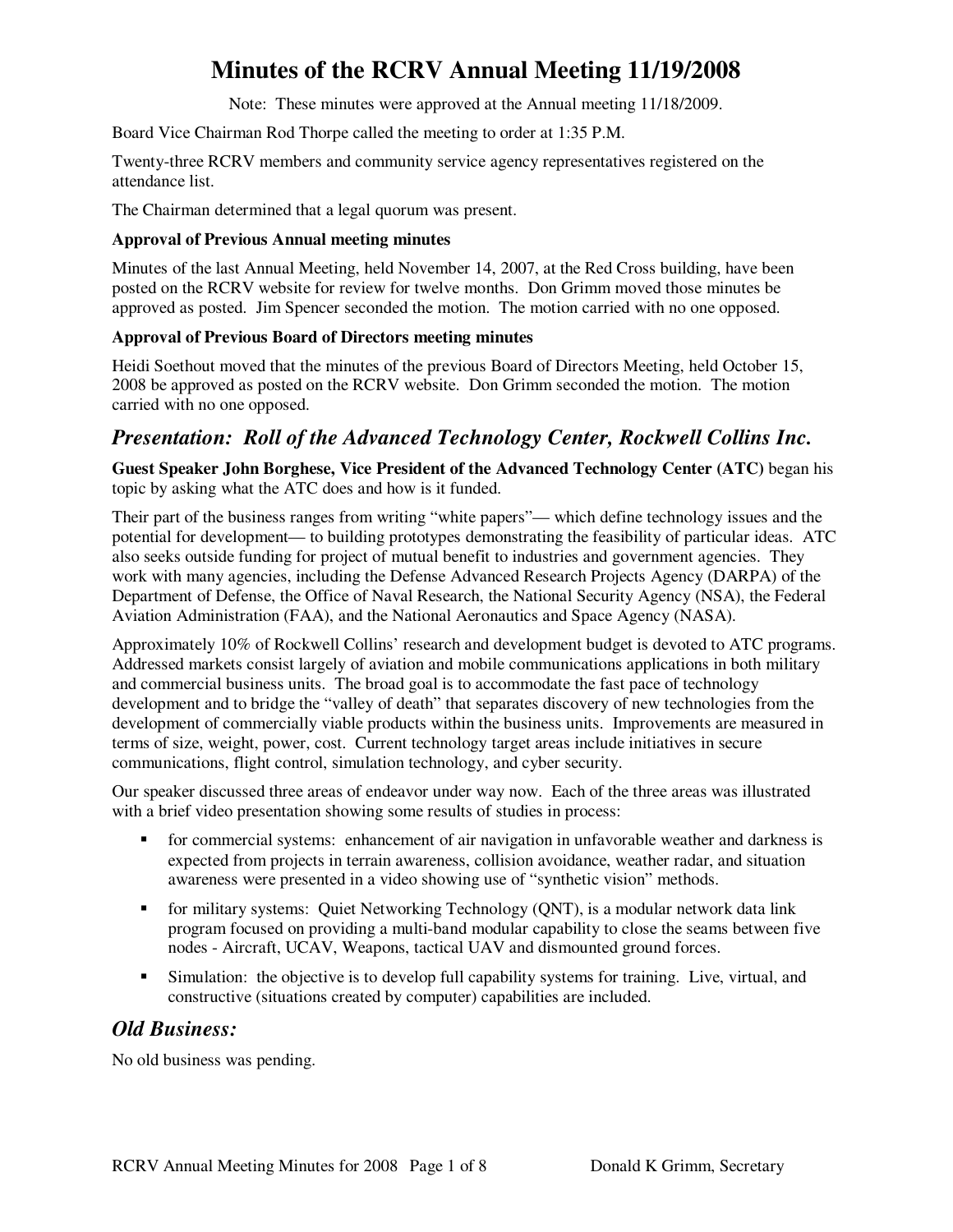Note: These minutes were approved at the Annual meeting 11/18/2009.

### *New Business*

### **Report of the Nominating Committee: Don Grimm**

The nominating committee consisted of three members: Don Grimm, Vern Jackson, and Judy Wirth. On behalf of this committee, the proposed slate of members and officers of the RCRV Board of Directors (as attached to these minutes as appendix 1) was distributed to the members present. Two verbal corrections were specified, and members were asked to mark these corrections on their handouts.

- 1. Nomination for the WRAP representative on the board is Angela Berns.
- 2. The title of *St. Lukes Hosp. Volunteers* was changed to *Saint Lukes Hospital*.

John McDonough moved to accept the report as corrected and to cast a unanimous ballot for those nominated. The motion was seconded by Jim Spencer.

Three issues in connection with the nominated slate were discussed:

- 1. Members and Community Service Agency representatives who did not attend any meetings in 2008 were not re-nominated. Several commented that members with distinguished service to RCRV were thereby excluded. It was agreed that appropriate recognition was due these members. Whether board membership was the best way to do so was not decided.
- 2. The representatives for the Red Cross and for Aging Services had not been named. It is expected that qualified candidates for those positions would soon be determined.
- 3. At least one other potential Community Service Agency representative had been proposed but was not included in the slate offered.

For these reasons, it was agreed that the January RCRV Board Meeting should include an agenda item to consider possible updates to Board membership.

### **Election of Members and Officers.**

The motion to approve the report and cast a unanimous ballot for the slate was approved by voice vote, with no dissenting vote.

### *Rockwell Collins Report: Cindy Dietz*

A delegation of three SHIIP counselors led by John McDonough will visit Human Resources vice president Ron Kirchenbauer December 3rd. They will review and evaluate the RCRV/Heritage senior health care briefing sessions held for Collins retirees.

The approved Rockwell Collins charitable contribution budget is \$7.45m, \$9.5m including flood relief. The RCRV \$10k grant is a line item in that budget. RCRV should plan to select and award next year's grant(s) around March of 2009.

Rockwell Collins is laying off up to 300 in response to the Boeing strike and the current national financial situation. There is also 3-month freeze on merit raises.

The Regional LEGO competition for most area schools will be December 13th at Prairie High School.

The United Way campaign goal for Rockwell Collins is \$2.57m, of which Cedar Rapids employees' goal is \$1.66m. When combined with corporate contributions, the total is \$2.2m.

Expansion of the RCRV concept to other company locations is still under consideration.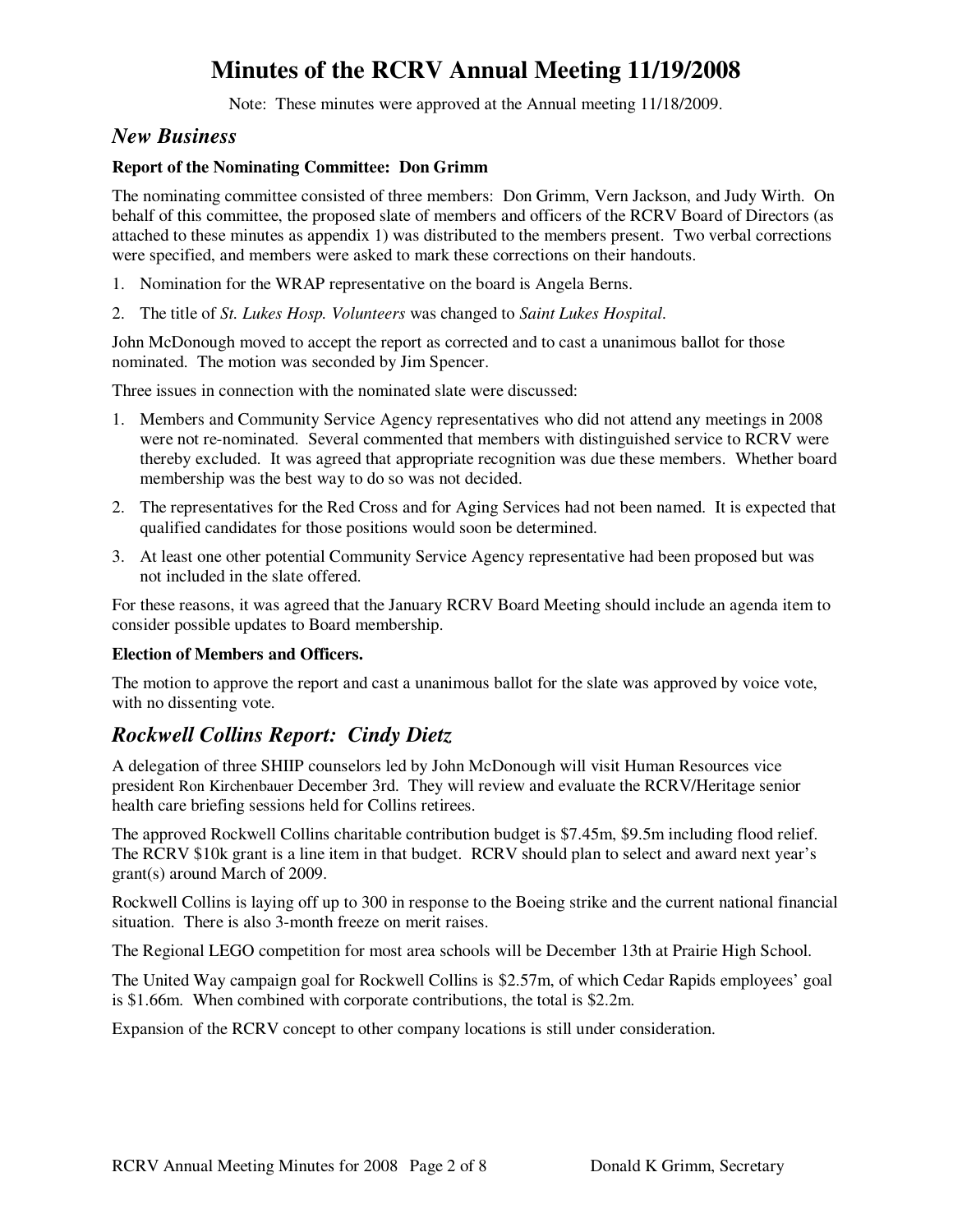Note: These minutes were approved at the Annual meeting 11/18/2009.

### *Partner Agencies Reports*

### **Spanda, Inc, Carol Luth:**

(Although not a partner agency until 2009, Carol provided this summary of plans for that organization.)

- A fresh water project in Africa
- New technology for vision enhancement
- **Working with the Veterans Administration to serve returning veterans**
- Synthetic vision devices for attention deficit youngsters
- A conference January 17th on training the brain to see again. This is a neuro–plasticity project with Kirkwood.

### **Aging Services, (no current representative):**

No report.

### **Four Oaks Bridge, Mary Beth Minges:**

The RCRV grant money from the 2007 award was used to buy a laptop and a digital projector. It is in use with the LEGO team and for administrative uses. The Bridge is also planning to buy a video camera.

The bridge is exploring establishment of a relationship with the East Side Arts Association.

The staff at the Bridge is stable and functioning well. Planning is under way for next summer's programming.

The tenth anniversary of the Bridge occurs in 2009. The staff is planning now for celebration.

### **Grant Wood AEA, Ann Griffin:**

No report.

**Heritage Agency on Aging, Linda Dearinger:** 

No report.

### **IBEW, Gerald Vuichard:**

No report.

### **Jane Boyd Community House, Karl Cassell:**

Karl announced that Jane Boyd, in cooperation with the Kurt Warner First Things First foundation and with the University of Phoenix, is offering to award two full scholarships. Applications will be accepted until April 2, with the announcement of awards scheduled for May 1.

The H. D. Youth Center is serving a free Thanksgiving Dinner at the Jane Boyd Center November 22nd between 11am and 2:00 PM. A Christmas Dinner is also planned for December 20th. Volunteers are needed to support both events.

### **New Horizons, Mark Beason:**

No report.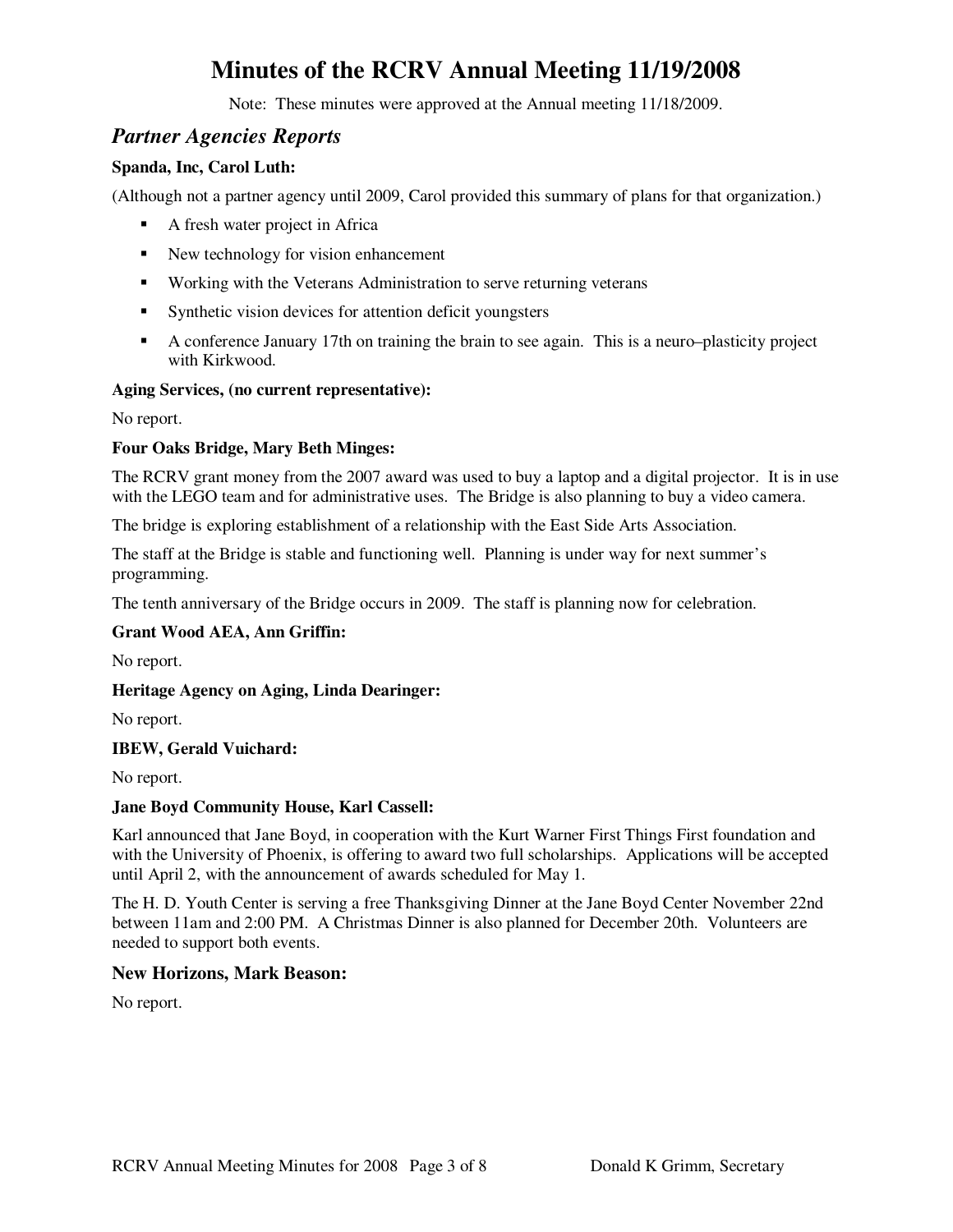Note: These minutes were approved at the Annual meeting 11/18/2009.

### **Options of Linn County, Wayne Clayton:**

### **Overview:**

Options of Linn County provides vocational training and support services to adults with disabilities. Our staff and consumers appreciate RCRV's contributions to our program. RCRV's innovative assistive tech creations help many consumers be more independent and productive.

### **Highlights of Activities in 2008:**

2008 was proclaimed 'The Year of the River' in Cedar Rapids. The river certainly had an impact on the region. In June Cedar Rapids and the surrounding area experienced flooding on an historic scale. Options of Linn County was one of many affected by this event. Our facility on  $7<sup>th</sup>$  St S.E. was evacuated and received over 6' of floodwater. Facility operations were shut down for 12 business days and reopened for our consumers and business partners at Hawkeye Downs in southwest Cedar Rapids. Options was able to host a Kirkwood tour at Hawkeye Downs, and to teach a class at Kirkwood using RCRV brochure and devices. We are moving to the old Target building Monday.

### **Assistive Technology Rebuilt:**

The flood destroyed a great deal of the assistive tech items that RCRV created for us over the years. Our emphasis with RCRV since then has been to rebuild some of the key job adaptations as quickly as possible. RCRV members jumped in to help. Within weeks, we received a number of CD-ROM devices and stampers that help consumers on a daily basis. More items are in process at this time.

#### **Outreach:**

The people at Options of Linn County enjoy sharing the story of RCRV with others. This year, we have had a number of opportunities to do so.

Assistive tech discussion and demonstration for a Kirkwood College class

Tours were given to college and high school students, featuring the role that job adaptations play in serving our consumers.

### **The Look Ahead:**

Options will undergo a 3-year accreditation evaluation next summer.

RCRV plays an important role in improving the quality of life for people with disabilities in our community. The staff and consumers of Options appreciate your help in restoring many of the assistive devices that are so important to us.

In the coming year, we look forward to working with RCRV to meet the changing needs of the consumers. Thank you for your service.

### **REACT, Barb Klawiter:**

No report.

### **Red Cross, (no current representative):**

No report.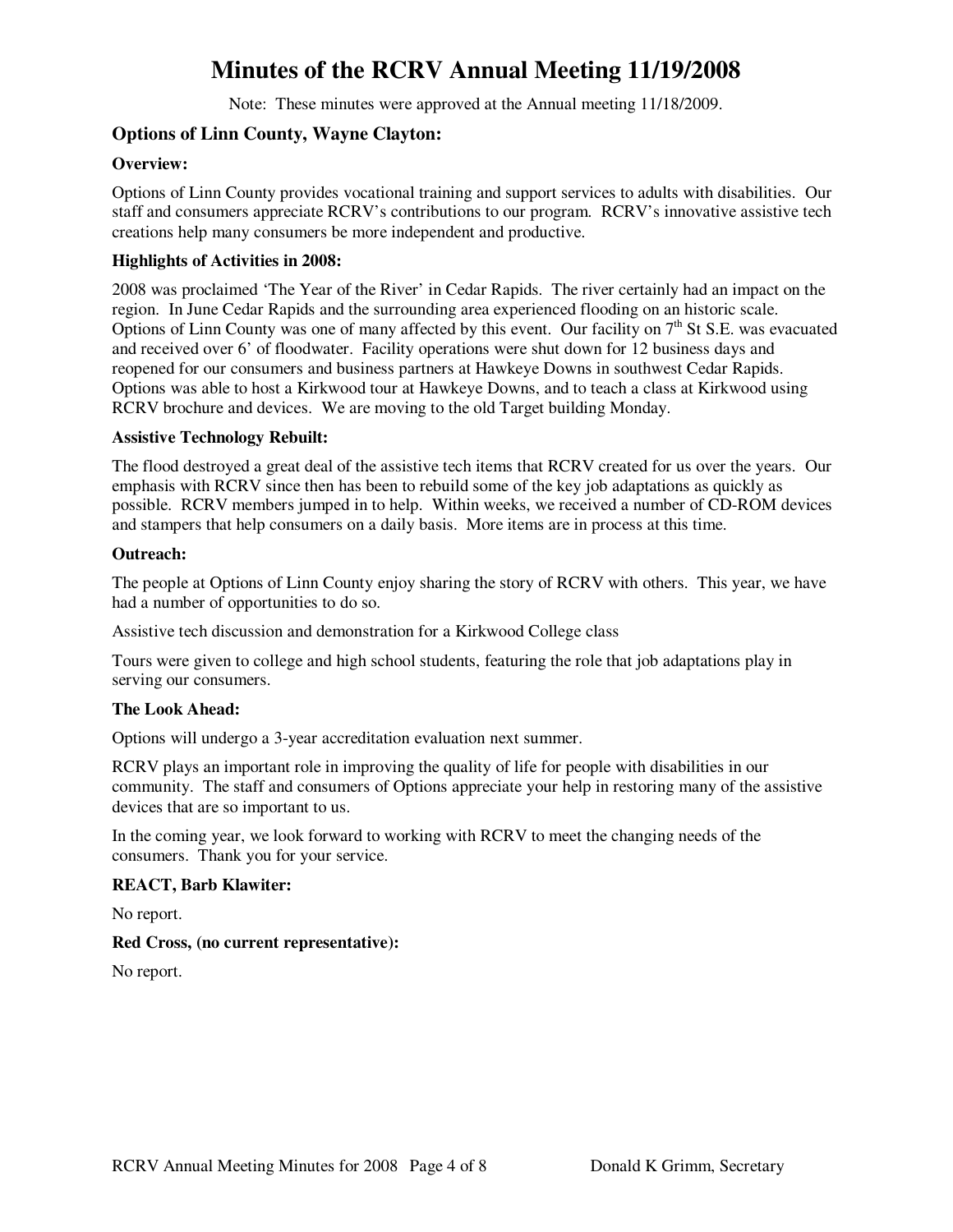Note: These minutes were approved at the Annual meeting 11/18/2009.

### **RSVP, Barbara Hoffman:**

- 1. RSVP has 544 active volunteers as of October 31, 2008, 80 of whom are new volunteers for 2008. Thirty-one of those new volunteers are RCRV volunteers.
- 2. RSVP total hours: 66,052. FEMA value: \$1,073,345.
- 3. RSVP has added 5 new volunteer opportunities in 2008:
	- **Fixaller** Friends of Noleridge
	- Hospice of Mercy
	- **Iowa Vocational Rehab Services- clerical help**
	- **Miracles in Motion**
	- Red Cedar Chamber Music- mailings
- 4. Disaster Recovery- new reporting category
	- $\blacksquare$  54 volunteers 3,250 hours
	- **FEMA** value  $\omega$  \$16.25= \$52,806.00
- 5. RSVP designed a temporary brochure for RCRV
	- Used In mailings
	- Used at SHIIP presentations
		- − Signed 12 new volunteers from SHIIP presentations
- 6. RSVP on behalf of RCRV sent a letter to all 2008 Rockwell retirees who live in Linn & Jones counties a "Welcome to volunteering" letter. One application was received.

### **Sixth Judicial District, Heidi Soethout:**

Heidi is interested in helping promote expansion of RCRV to other communities, particularly other Rockwell Collins locations.

### **St. Luke's Hospital, Denise Walker:**

No report.

### **United Way, Mary Klinger:**

No report.

### **WRAP, Angela Berns:**

No report.

### *RCRV Committee Reports*

### **Community Service, John McDonough:**

Again, I reviewed the weekly reports and the monthly board reports for the following information. I did not include all the areas or tasks that we performed over the past year. The following is a summary of the highlights. If you want more detail, please visit our web site.

We had over 1000 participants covering the past year at our regular Thursday Morning Community Projects Team meetings. Again, like last year, most of the folks attended most of the meetings. Attendance varied from 14 to 24 volunteers participated in each of the meetings.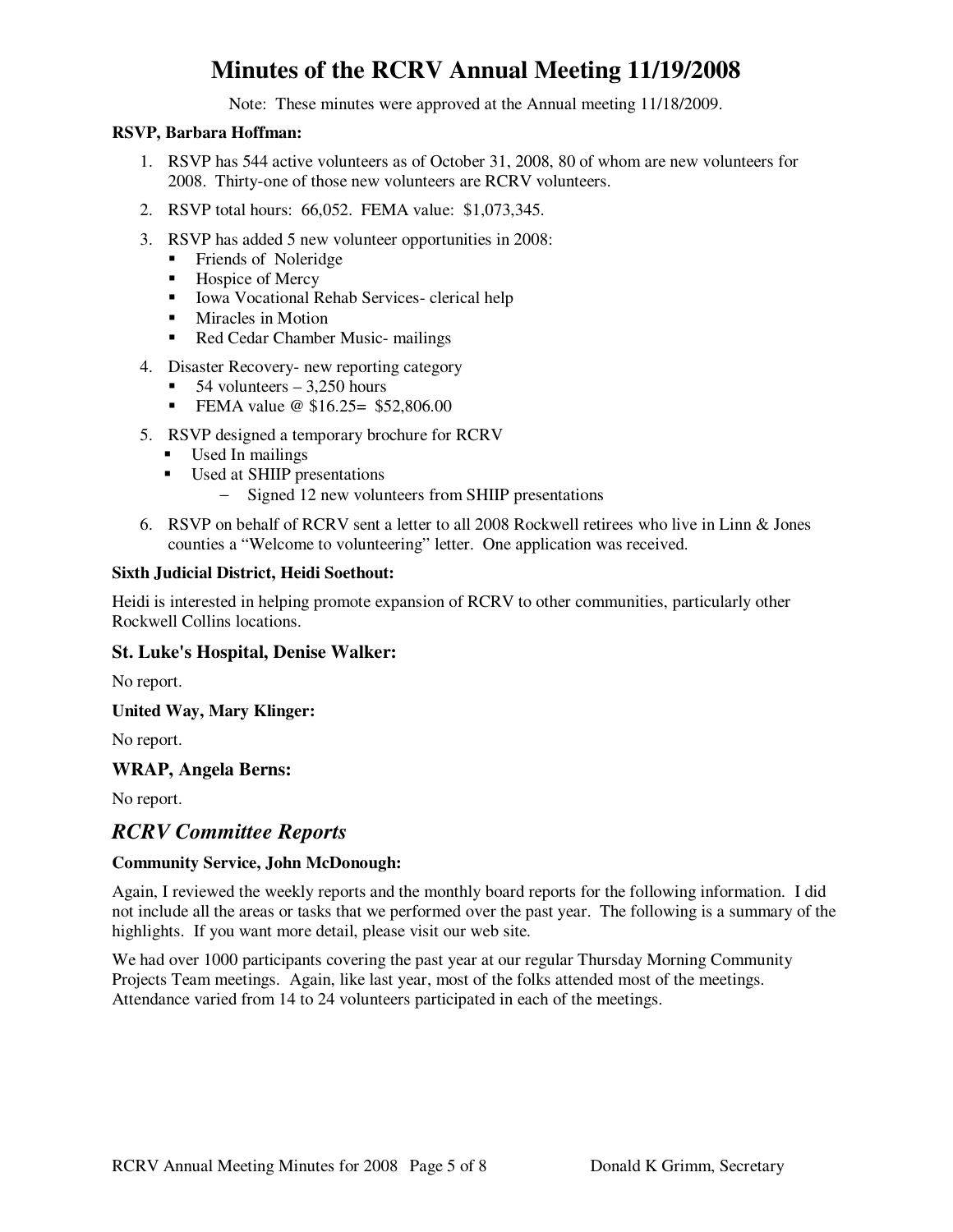Note: These minutes were approved at the Annual meeting 11/18/2009.

I have recorded volunteer hours since we started keeping track in 2002:

- 2002 4,500 hours
- 2003 7,500 hours
- 2004 12,250 hours
- 2005 20,500 hours
- 2006 29,850 hours
- 2007 31,433 hours, 153 volunteers reporting
- 2008 24,679 hours thru October, 162 volunteers reporting

Total for 7 years of 130,712 hours or an average of 18,675 per year

Of these hours, 125 RCRV members in 2008 spent about 3,000 hours performing disaster recovery activities in the flooded areas of the city and Palo.

Also, K-12 hours are not included!

We recently had 7 seminars where RCRV SHIIP members (Jim Wolfe, and Joe Wells) presented the Rockwell Collins 2009 Insurance program to our retirees. About 800 retirees including spouses and caregivers attended the seminars at KTOS Center in Marion. I would like to thank Rockwell Collins, namely Chris Powers and Inge Kaplan, for the fine support they provided to us in putting together the presentation prior to the enrollment books coming out. We experienced much better support from Rockwell Collins this year than last. I have requested a few minutes of Ron Kirchenbauer's time so we can update him on what we learned during the briefings.

RCRV has provided support to many nonprofit agencies again this year including, but not limited to the following:

- Options of Linn County, RSVP, GWAEA, The Science Station, REACT, Aging Services, Heritage Agency on Aging, St Lukes, TRIAD, WRAP, The Free Clinic, Jane Boyd, Hear of Iowa, AARP Tax Program, The Iowa Cultural Corridor Alliance, the Iowa Commission on Volunteer Service, the Four Oaks Bridge Program, and the Court Mediation folks as well as the many meal delivery folks The Senior Health Insurance Information Program (SHIIP) in the Cedar Rapids area now have 12 RCRV members who have been trained by the Iowa Department of Insurance as Counselors. They counsel at St Lukes, Heritage Area Agency on Aging, Mercy Hospital, the Witwer Center, and the Jones County RSVP office at Jones County Regional Hospital in Anamosa. If any of you need help with you insurance, please contact one of the 12 area counselors.
- We provided much support to the flood recovery activities this past summer as noted above to the extent of 3,000 hours.
- We are again providing lots of support to the St Lukes Festival of Trees activities this year. They have changed from the large festival at the US Cellular Center to 4 smaller events. A lot of the trees will be donated to the area flood victims.

If you can dream it, we can do it!

### **Communications, Chuck Wehage:**

Work to prepare the January edition of *The Volunteer* newsletter has begun.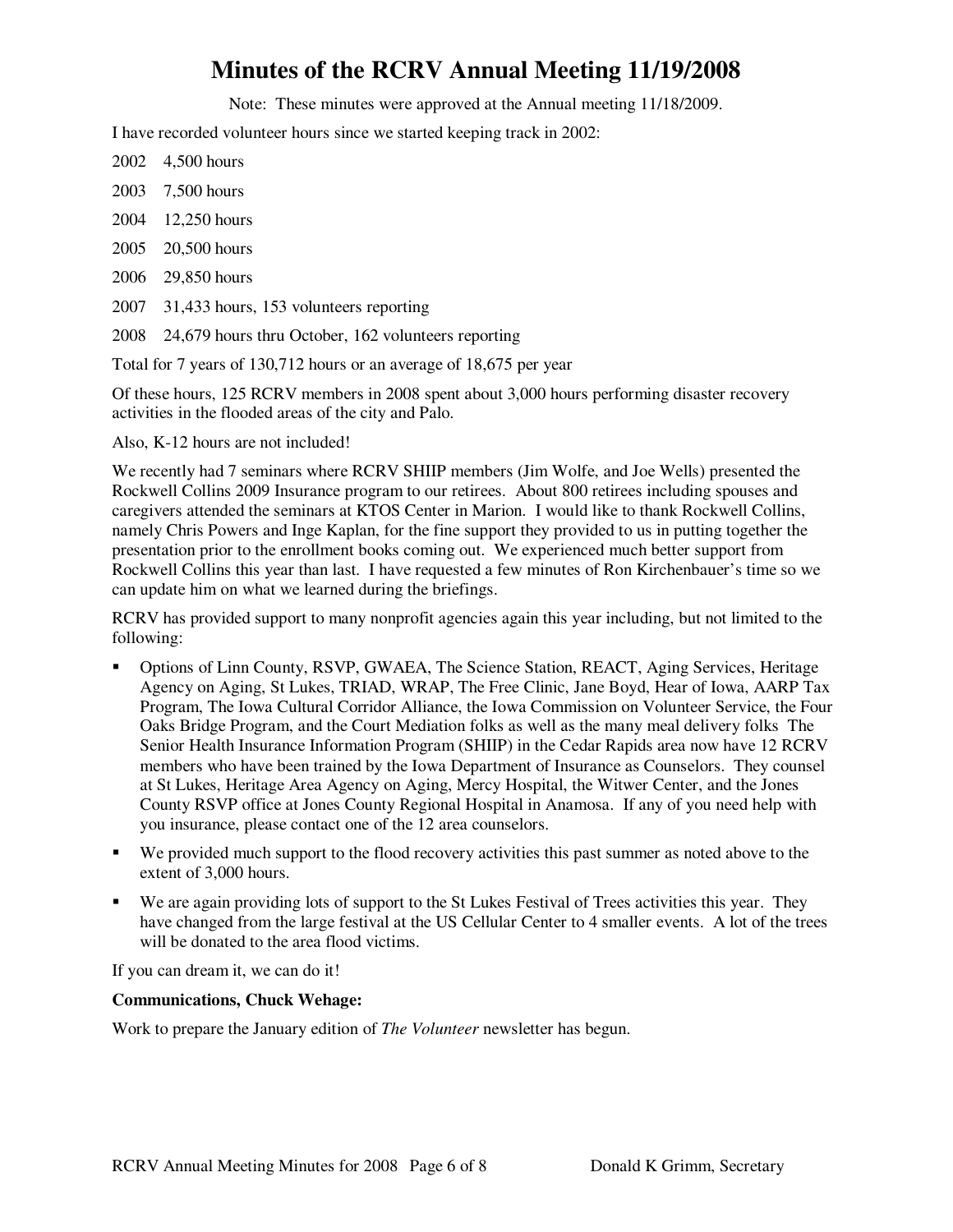Note: These minutes were approved at the Annual meeting 11/18/2009.

### **Data Base, Jim Klein and Bill Ellis:**

- 1. Added new retirees to database 6 times with files from Rockwell Collins. There are currently 3893names in the RCRV database. With the addition of new retirees and the deletion of those who moved out of state and those who have died, this is an increase of 60 members over last year at this time.
- 2. The database was updated based on:
	- Addresses on returned newsletters, voice mail phone messages and emails.
	- Obituaries collected for us by Wilma Shadle.
	- RCRV/RSVP registrations
- 3. Provide mailing labels for:
	- RCRV newsletter
	- RSVP to mail RCRV/RSVP information packets to new retirees. There were 108 new retirees in this list for the period of January 1st to August 31st of 2008.

4. A mailing list of the RCRV board members was made and sent to Jenny Becker at RSVP. The data base committee will supply new retiree names to RSVP

### **Recruiting, Pete Jurgens:**

No report.

### **Other Reports:**

Jim Green is working with students at Kirkwood on proposals for new RCRV brochure. Evaluation continues.

### **Adjournment**

The next Board of Directors meeting will be January 21, 2009 at the Red Cross Building. The next RCRV Annual Meeting will be November 18, 2009

No further business was offered, and Chairman Green adjourned the Annual Meeting at 3:26pm.

Submitted by Donald Grimm, Secretary.